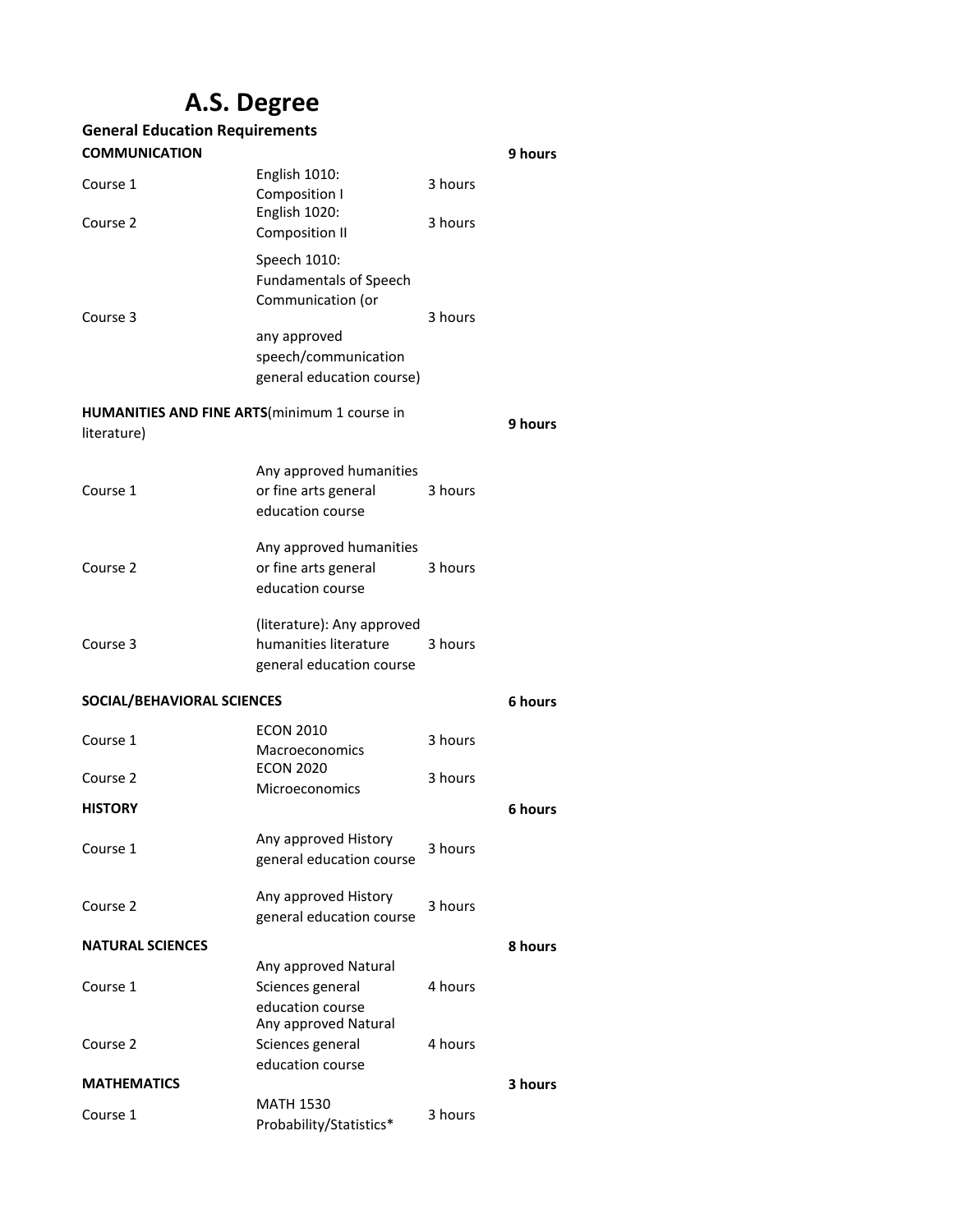## **GENERAL EDUCATION TOTAL**

**41 hours**

## **Area of Emphasis**

| Course 1                                                      | ACCT 1010 Principles of<br><b>Accounting I</b><br>ACCT 1020 Principles of                            | 3 hours  |
|---------------------------------------------------------------|------------------------------------------------------------------------------------------------------|----------|
| Course 2                                                      | <b>Accounting II</b>                                                                                 | 3 hours  |
| Course 3                                                      | MATH 1630 Finite<br><b>Mathematics OR College</b><br>Algebra (MATH 1130 OR<br>MATH 1730)** OR guided | 3 hours  |
|                                                               | elective course**                                                                                    |          |
| Course 4                                                      | MATH 1830 Calculus for<br>Business/comparable<br>calculus course OR                                  | 3 hours  |
|                                                               | any guided elective<br>course***<br><b>INFS Computer</b>                                             |          |
| Course 5                                                      | Applications                                                                                         | 3 hours  |
|                                                               | <b>FOREIGN LANGUAGE</b>                                                                              | 0 hours  |
|                                                               | <b>GUIDED ELECTIVES</b>                                                                              | 4 hours  |
| <b>AREA OF EMPHASIS REQUIREMENTS &amp; ELECTIVES</b><br>TOTAL |                                                                                                      |          |
|                                                               |                                                                                                      | 19 hours |
| <b>DEGREE TOTAL</b>                                           |                                                                                                      | 60 hours |
| <b>NOTES:</b>                                                 |                                                                                                      |          |
| <b>MATH 2050:</b>                                             | *STUDENTS TRANSFERRING TO UT KNOXVILLE SHOULD COMPLETE                                               |          |
| CALCULUS-BASED PROBABILITY AND STATISTICS.                    |                                                                                                      |          |
| SHOULD TAKE MATH 1630.                                        | ** STUDENTS TRANSFERRING TO ETSU, MTSU, OR UT KNOXVILLE                                              |          |
| MEMPHIS, UT CHATTANOOGA, OR                                   | STUDENTS TRANSFERRING TO TSU, TTU, UNIVERSITY OF                                                     |          |
|                                                               | UT MARTIN SHOULD TAKE A COLLEGE ALGEBRA COURSE.                                                      |          |